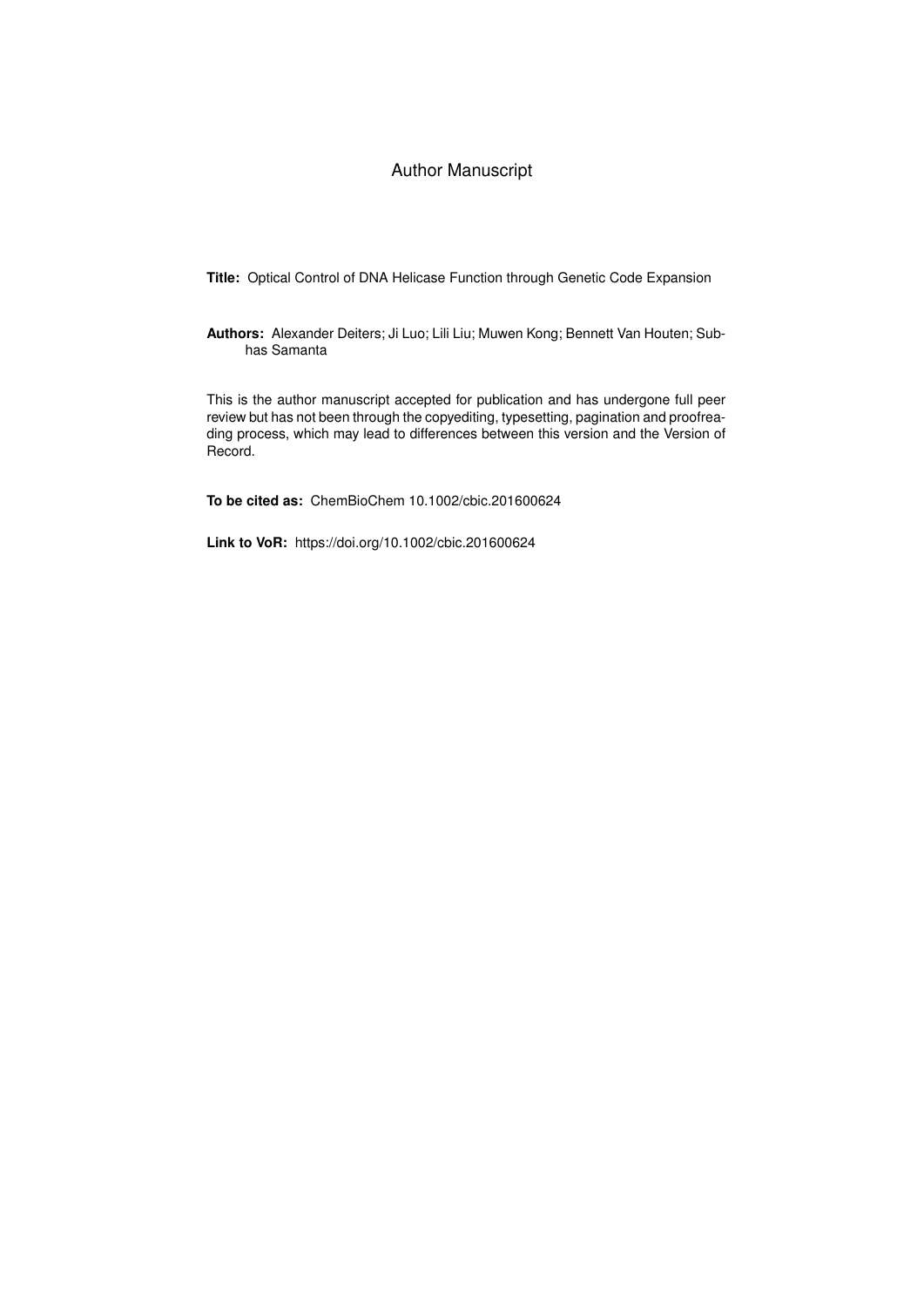# pr Manuscrip

# **Optical Control of DNA Helicase Function through Genetic Code Expansion**

Ji Luo,<sup>1</sup> Muwen Kong,<sup>2,3</sup> Lili Liu,<sup>3</sup> Subhas Samanta,<sup>1</sup> Bennett Van Houten,<sup>2,3</sup> and Alexander Deiters\*,<sup>1,3</sup>

*<sup>1</sup>Department of Chemistry, University of Pittsburgh, Pittsburgh, Pennsylvania 15260, United States; <sup>2</sup>Department of Pharmacology and Chemical Biology; <sup>3</sup>The University of Pittsburgh Cancer Institute, Hillman Cancer Center, Pittsburgh, Pennsylvania 15213, United States; email: deiters@pitt.edu* 

## **Abstract**

Nucleotide excision repair (NER) is a generalized DNA repair mechanism that is capable of removing a wide variety of DNA lesions induced by physical or chemical insults. UvrD, a member of the helicase SF1 superfamily and plays an essential role in the bacterial NER pathway by unwinding the duplex DNA in a 3' to 5' direction to displace the lesion-containing strand. In order to achieve conditional control over NER, we report the first generation of a lightactivated DNA helicase. This was achieved through a site-specific insertion of a genetically encoded lysine at a crucial position in the ATP binding pocket of UvrD. The resulting caged enzyme was completely inactive in several functional assays. Moreover, enzymatic activity of the optically triggered UvrD was comparable to that of the wild-type protein, demonstrating excellent OFF to ON switching of the helicase. The developed approach provides optical control of NER, thereby laying a foundation for the regulation of ATP-dependent helicase functions in higher organisms. In addition, this methodology may be generally applicable to the lightactivation of a wide range of other ATPases.

### **Manuscript**

UvrD is a DNA-dependent ATPase and helicase that belongs to the helicase SF1 superfamily and catalyzes the unwinding of duplex DNA in a 3' to 5' direction.<sup>[1]</sup> UvrD plays essential roles in both methyl-directed mismatch repair and nucleotide excision repair (NER) in bacteria<sup>[2]</sup> and corresponding functions show a high degree of conservation in yeast, and human cells. NER is a generalized DNA repair mechanism that is capable of removing a wide variety of DNA lesions resulting from physical agents, such as sunlight or chemicals, such as cisplatin or polycyclic hydrocarbons. In bacteria, UvrA and UvrB recognize and bind the DNA lesion. Once UvrB is loaded at the site of damage, it helps to recruit UvrC to perform dual incisions on both sides of the lesion, leaving a UvrBC-DNA post-incision complex. UvrD and DNA polymerase 1 work in concert to turnover the UvrBC-DNA complex and UvrD unwinds the doubly nicked duplex DNA and displaces the lesion-containing strand (Figure 1).<sup>[3]</sup> DNA polymerase I is then able to undergo repair synthesis to generate a repair patch that is ligated during the final step.

Helicase defects have been linked to several human diseases including cancer and genetic disorders.<sup>[4]</sup> However, determining the molecular basis of helicase function defects that cause the pathophysiology associated with human diseases has been challenging, due to the involvement of a complex network of interconnected roles of DNA helicases and their protein interactions.<sup>[4]</sup> For example, XPD and XPB are key helicases that play important roles in human NER and are part of the seven-member TFIIH core complex.<sup>[5]</sup> Since many disease-causing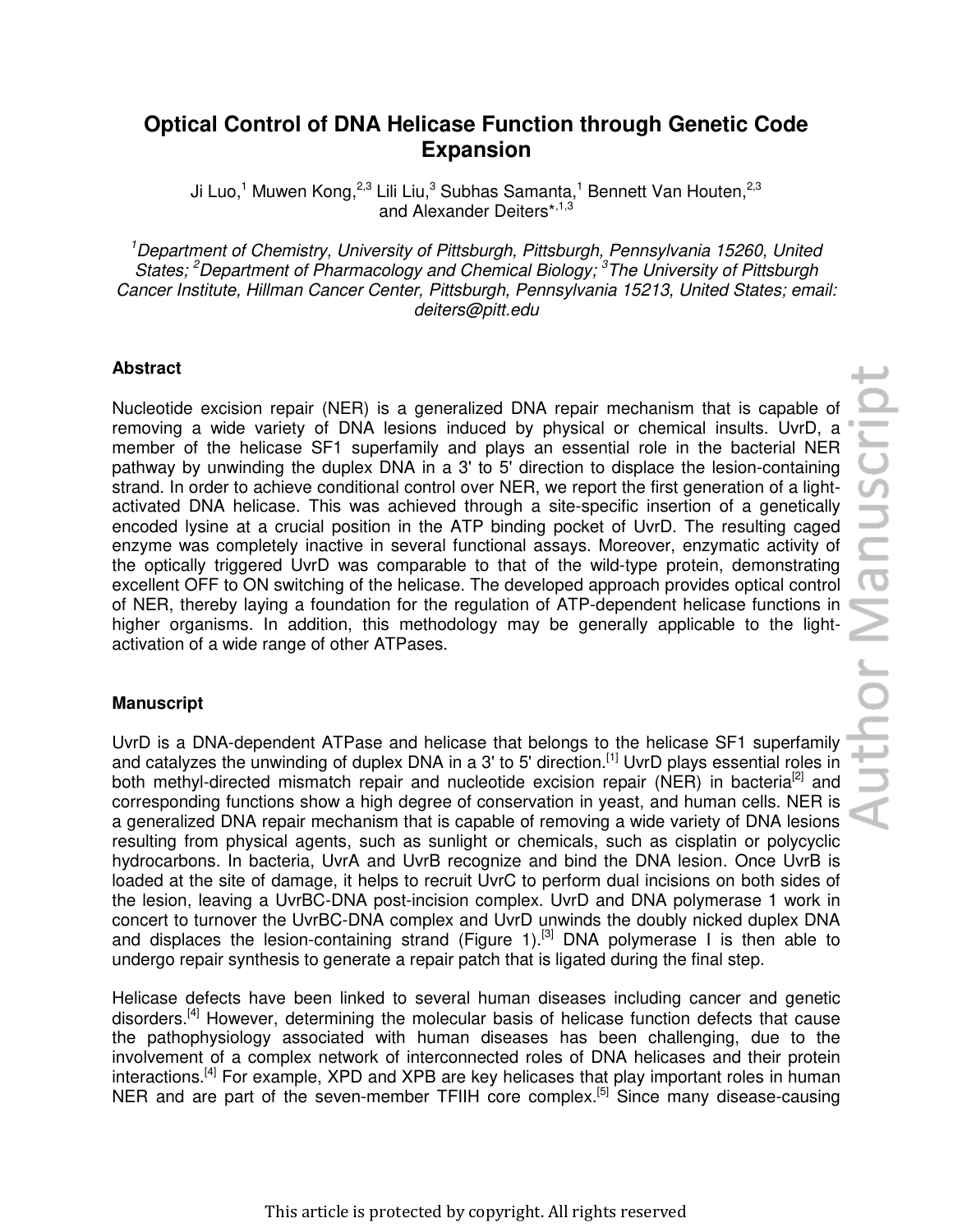mutations in either XPD or XPB affect the stability of TFIIH,<sup>[5]</sup> having the ability to directly initiate helicase activity of either protein within the TFIIH complex would be most desirable. Therefore, as proof of principle, we aimed to develop a strategy for conditional control of helicase function. In order to provide a general approach for the optical activation of helicase function, we photocaged a key amino acid residue that is conserved throughout the helicase protein family. The precise temporal control provided through photocaging<sup>[6]</sup> may allow assessment of heretofore intractable problems, such as how helicase-dependent DNA repair pathways are coordinated.



**Author Manuscript** 

**Figure 1.** Schematic showing the role of UvrD in bacterial NER. During damage detection, UvrA and UvrB proteins bind at the site of damaged DNA. Once UvrB is loaded at the site of damage during the verification step, UvrA dissociates and UvrC is recruited and produces two incisions on the damaged strand both 5' and 3'to the damaged nucleotide. The dual action of UvrD and Pol1 are necessary to remove the damaged oligonucleotide and carry out repair synthesis using the complementary strand as a template. DNA ligase seals the newly made repair patch.

To engineer a light-activated helicase, we utilized the *Methanosarcina barkeri* pyrrolysyl tRNA synthetase/tRNA $_{\text{CUA}}$  pair,<sup>[7]</sup> which we have previously applied to the optical control of transcription, nuclear translocation, protein folding, DNA recombination, genome editing, and kinase function.<sup>[8]</sup> The BHCKRS/tRNA<sub>CUA</sub> pair directs the incorporation of hydroxycoumarin lysine (HCK, Figure 2A) in response to an amber stop codon, TAG.<sup>[8c]</sup> The genetically encoded coumarin lysine has been successfully applied as both a fluorescent cellular probe and a lightactivated caging group for the optical activation of protein function. Here we show, for the first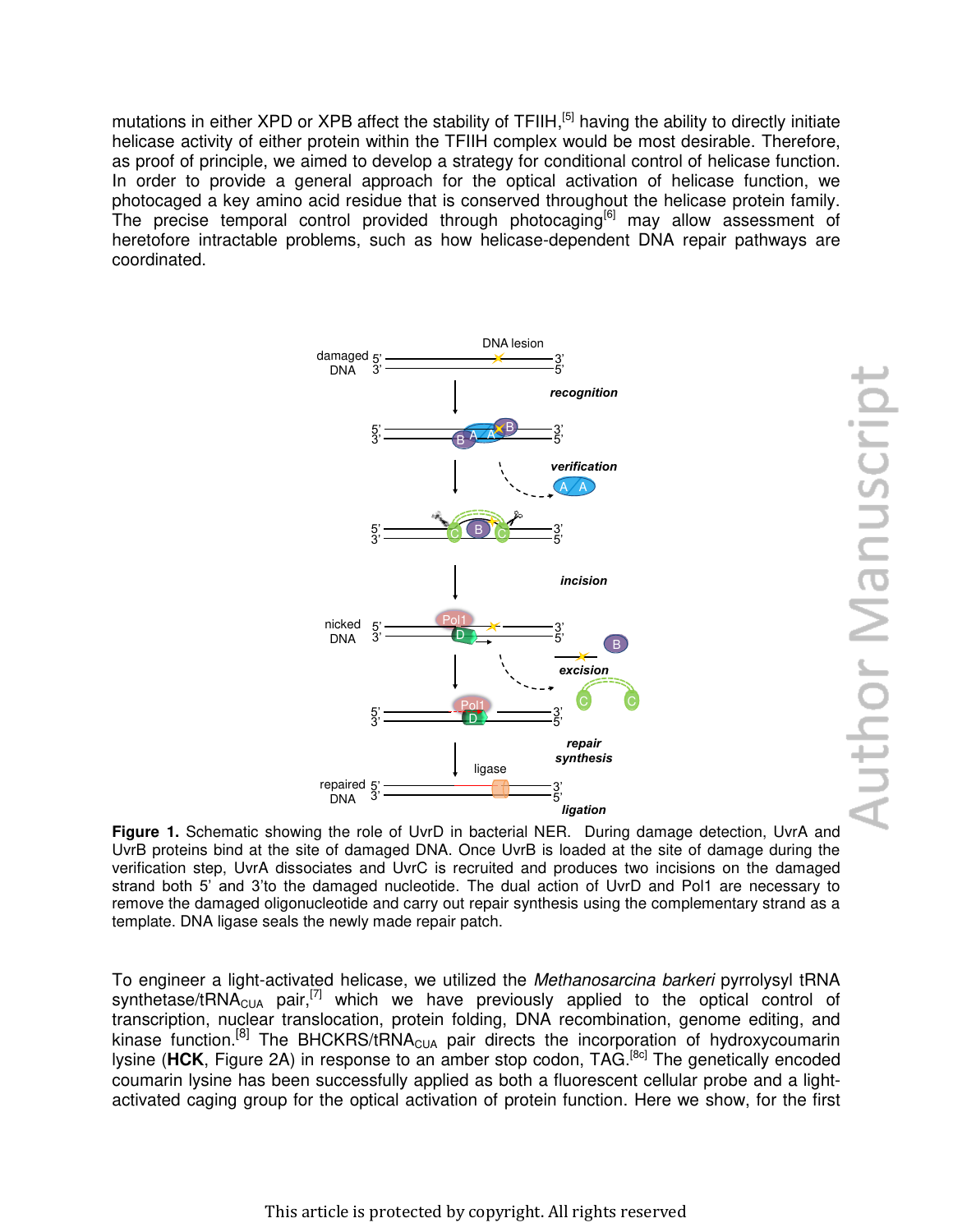time, that site-specific incorporation of **HCK** at a key lysine residue allows for light-activated DNA helicase function through optical control of ATPase activity.

### **Results and Discussion**

We selected the lysine residue at position 37 as a target for hydroxycoumarin caging group introduction (Figure 2C), since it is highly conserved in the helicase superfamily and is essential for ATP binding and hydrolysis.<sup>[9]</sup> K37 is localized in the nucleotide binding motif I and is one of the four basic residues that are responsible for coordination of the triphosphate moiety, in particular the *γ*-phosphate.[9] Herein, we reasoned that photocaging K37 in UvrD (K37→**HCK**) prevents ATP-dependent DNA unwinding and thus renders the protein inactive. UvrD-**HCK** could be temporally controlled through activation by light-induced decaging (Figure 2B), which in turn generates wild-type UvrD.

A 6×HIS-tagged UvrD was generated through amplification of the *uvrD* gene from pETM11- UvrD and cloned into the pBAD-PylT backbone, creating pBAD-UvrD-PylT. A TAG codon or an alanine codon were introduced at position 37 for the mutated UvrD-K37TAG (pETM11-UvrD-K37A), respectively. These constructs were clone alanine codon were introduced at position 37 for the mutated UvrD-K37TAG (pETM11-UvrD-K37TAG) or UvrD-K37A (pETM11-UvrD-K37A), respectively. These constructs were cloned into the pBAD-PylT expression vector, creating the pBAD-UvrD-K37TAG-PylT and pBAD-UvrD-K37A-PylT plasmids, respectively. Expression of full-length UvrD from *E. coli* bearing UvrD-K37TAG and BHCKRS/tRNA<sub>CUA</sub> pair was dependent on the presence of HCK. The purified proteins were analyzed by SDS-PAGE (Figure 2B) and confirmed by MS/MS sequencing (Supporting Information Figure S1).



**Figure 2.** Site-specific incorporation of coumarin lysine into UvrD at residue K37. A) Structure of photocaged lysine **HCK**. B) SDS-PAGE analysis of wild-type UvrD and photocaged UvrD (UvrD-**HCK**) expressed in *E. coli*. The gel was stained with Coomassie blue (bottom), and the in-gel fluorescence was imaged via excitation at 365 nm (top). C) **HCK** modeled into the active site of UvrD (PDB 4JA8) obstructs the ATP binding site until photochemically removed through irradiation, delivering the wild-type enzyme.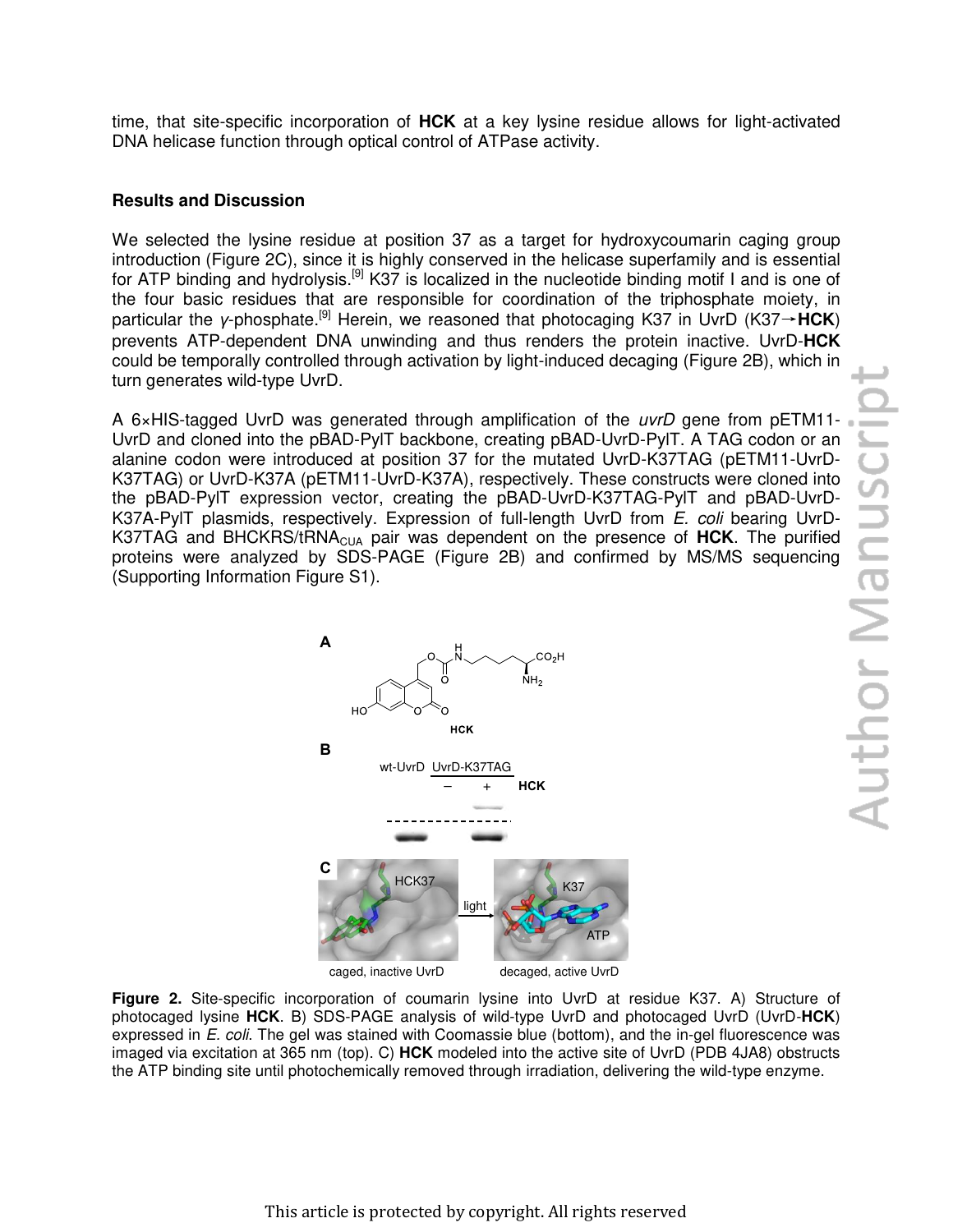In order to evaluate the optical control of UvrD function through introduction of the K37**HCK** mutation, we applied several fluorescence-based functional assays due to their high sensitivity and ease of quantification. Fluorophores with emission wavelengths >450 nm were selected to prevent absorbance by the coumarin caging group. UvrD is a DNA-dependent ATPase.<sup>[10]</sup> and its ATPase activity was characterized and quantified using a coupled assay that converts one molecule of NADH to NAD<sup>+</sup> for every ATP molecule consumed (Figure 3A). This coupled reaction relies on an ATP regenerating system through pyruvate kinase and phosphoenolpyruvate and the subsequent pyruvate to lactate reaction by lactate dehydrogenase which oxidizes NADH to NAD. The ATPase activities of wild-type, photocaged, decaged, and inactive UvrD were determined by time-course measurement of the fluorescence signal generated by NADH, as it is directly linked to the formation of ADP by UvrD (Figure 3B). The photocaged UvrD (UvrD-**HCK**) was enzymatically inactive (Figure 3B, red), as evident when compared to the UvrD-K37A negative control mutant (Figure 3B, blue), indicating that the introduction of the caging group into the ATPase active site inhibited its function. A rapid drop of NADH signal within minutes of ATP addition to the light-activated UvrD was observed (Figure 3B, purple), indicating a dramatic increase in ATP consumption rate due to decaging of the ATPase domain. Further, complete optical activation of ATPase function was achieved, since wild-type UvrD showed an identical kinetic profile (Figure 3B, green). ATPase activities of wildtype UvrD and light-activated UvrD were calculated at  $46.0 \pm 20.9$  s<sup>-1</sup> and  $41.2 \pm 14.6$  s<sup>-1</sup>, respectively (see Supporting Information Table S3). Because ATP hydrolysis is a shared feature of all cellular ATPases and other ATP-dependent enzymes, this may represent a general approach to the optical control of many ATP-dependent enzymes.



**Figure 3**. Fluorescence-based coupled ATPase activity assay. A) Mechanism of the coupled ATPase activity assay. B) Time-course fluorescence measurement of NADH consumption driven by UvrD ATPase. This trace is representative of three independent experiments (see Supporting Information Table S3).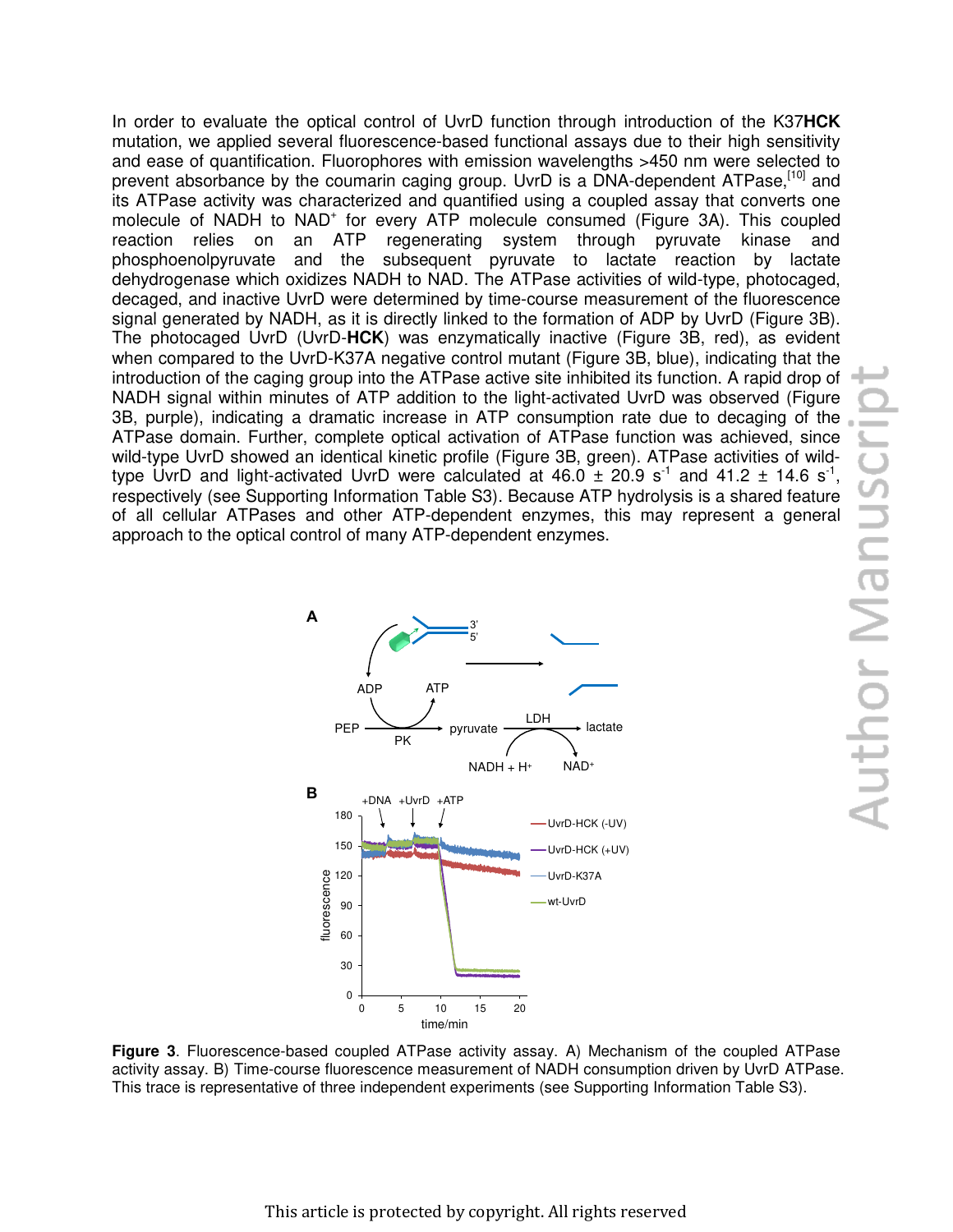Since the ATPase activity of UvrD-**HCK** could be restored through UV exposure, actual helicase activities were characterized by using a fluorescence-quenched Y-shaped double-stranded DNA substrate, containing a 5' FAM (fluorescein) labeled top strand and a 3' DAB (dimethylamino phenylazophenyl) labeled bottom strand. FAM fluorescence is quenched by DAB until the strands are separated by UvrD helicase activity (Figure 4A). The DNA substrate and wild-type enzyme were combined and, after initial stabilization of the fluorescence readout, ATP was added to initiate the reaction. A rapid increase in fluorescence was observed, suggesting the separation of the fluorescein-labeled top strand from the DAB-attached bottom strand as a result of unwinding. The absence of the DAB quencher molecule in the vicinity of the FAM label on the single-stranded DNA led to activation of FAM fluorescence ( $\lambda_{\text{ex}}$  = 485 nm,  $\lambda_{\text{em}}$  = 520 nm). After reaching maximum fluorescence intensity, fluorescence intensity began to decrease due to the depletion of ATP (data not shown) and annealing of the fluorescent top strand back to the quencher bottom strand (Figure 3B). Following validation of the assay for the wild-type helicase, the experiment was repeated with the same concentration of photocaged UvrD-**HCK** that was either kept in the dark or irradiated at 365 nm. Only in the presence of ATP, and following UV exposure of the protein, was an increase in total fluorescence intensity detected, revealing light-As expected, three negative control experiments showed that only minimal fluorescence was observed in the cases of the photocaged, non-irradiated UvrD system in the presence or absence of ATP and the light-activated UvrD system without ATP (Figure 3C). Therefore, optical control of UvrD helicase was achieved as determined by the Y-shaped double-stranded DNA substrate assay.

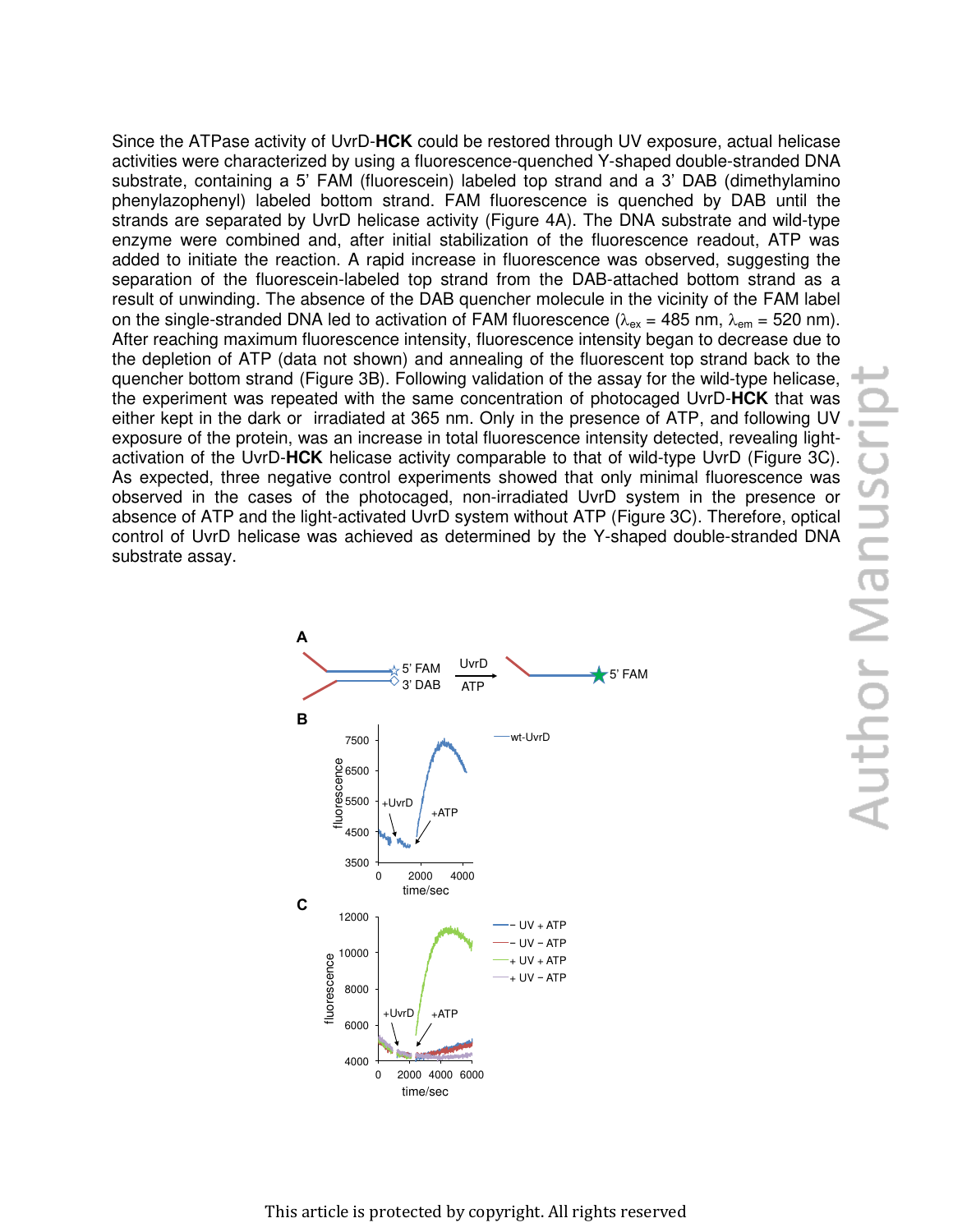**Figure 4.** Fluorescence-based UvrD helicase activity assay using a quenched Y-shaped DNA duplex. A) Assay design based on fluorophore activation as a result of DNA duplex dehybridization. B) Time-course measurement of the helicase activity of wild-type UvrD, C) Time-course measurement of the helicase activities of photocaged UvrD-**HCK**, with or without light activation, in the absence or presence of ATP.

Finally, in order to further investigate light-activation of UvrD in a context that is more relevant to the NER process, an unwinding assay using a dual-nicked plasmid DNA substrate was performed. This gel-based helicase assay measures the release of an unligated and sitespecific fluorescein-modified thymine (Fl-dT)-containing 16-mer that had been annealed to a gapped plasmid.<sup>[11]</sup> The substrate resembles the post-incision product and thus mimics an intermediate state of the NER process. Since this assay demonstrates the helicase function of UvrD in the context of the excision step of bacterial NER, it complements and lends support to the validity of the fluorescence-based helicase activity measurements. Displacement of the fluorescent strand through unwinding by the helicase was analyzed by polyacrylamide gel electrophoresis (Figure 5A).

Negative controls showed that the 16-mer unwound ssDNA was not observed without UvrD<br>
(Figure 5B, lane 1) or with UvrD minus ATP (Figure 5B, lane 6). The incorporation of HCK into<br>
(UvrD resulted in the complete inhibition (Figure 5B, lane 1) or with UvrD minus ATP (Figure 5B, lane 6). The incorporation of **HCK** into UvrD resulted in the complete inhibition of unwinding activity before UV irradiation, in the presence or absence of ATP (Figure 5B, lanes 2 and 3), comparable to the lack of activity in the negative controls (Figure 5B, lanes 1 and 6). As expected, UV irradiation of UvrD-**HCK** led to protein activation and observation of enzymatic activity only in the presence of ATP (Figure 5, lanes 4 and 5) consistent with wild-type protein (Figure 5B, lanes 6 and 7). In addition, timecourse helicase assays were performed to evaluate the rates of unwinding for wild-type and light-activated UvrD proteins (Figure 5C). Based on the measured unwinding yields over time, light activation of UvrD-**HCK** was shown to significantly stimulate its helicase activity, in a timedependent manner, reaching that of the wild-type UvrD levels (Figure 5C, Supporting Information Figure S5). Therefore, this gel-based helicase assay is a robust and reliable way to complement the fluorescence-based helicase assay. It demonstrates that UvrD helicase function can be optically controlled for repair of nicked DNA in the NER pathway.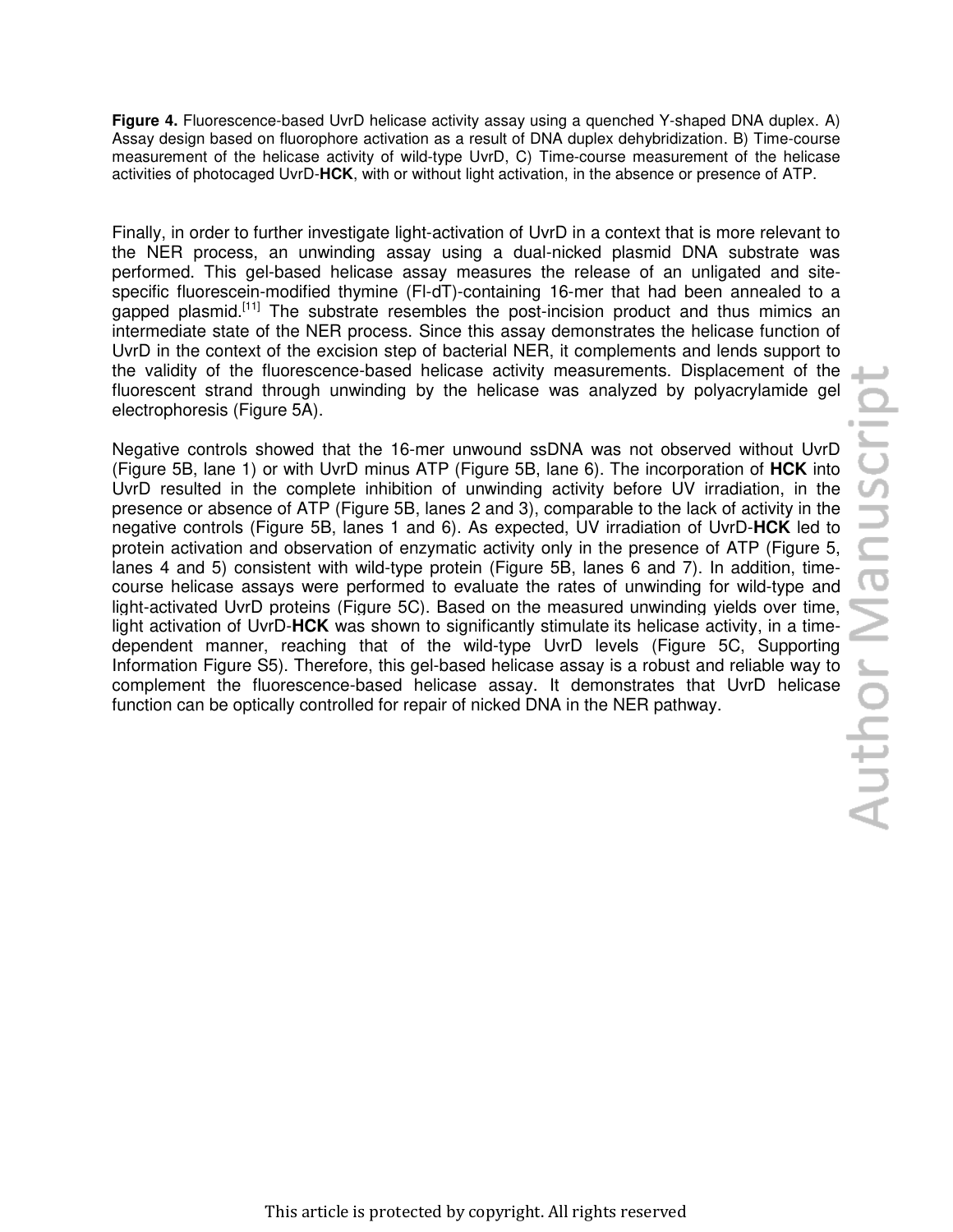

intermediate of bacterial NER. A) Design of the nicked plasmid unwinding assay: released 16-mer ssDNA is shown in gray; the Fl-dT fluorophore is indicated by the green triangle. B) Unwinding reactions of wildtype and photocaged UvrD on the nicked plasmid DNA substrate. Unwound Fl-dT-containing 16-mer ssDNA was separated from the plasmid substrate by a 12% native PAGE. Top band: plasmid DNA containing the 16-mer ssDNA insert. Bottom band: unwound 16-mer ssDNA. C) Time-course of the nicked plasmid unwinding assays of wild-type and light-activated UvrD analyzed by native PAGE.

In summary, we have engineered a genetically encoded, light-activated bacterial UvrD helicase. The activity of the enzyme can be stringently regulated through the use of a light-removable caging group installed directly on the essential lysine residue K37 in the ATP binding pocket of the active site. This was achieved by adding an engineered pyrrolysyl tRNA synthetase/tRNA pair to bacterial cells for the genetic encoding of a hydroxycoumarin lysine. The application of the hydroxycoumarin caging group,[8c] compared to the more common *ortho*-nitrobenzyl caging group, provides improved expression levels of the caged UvrD protein, imposes significant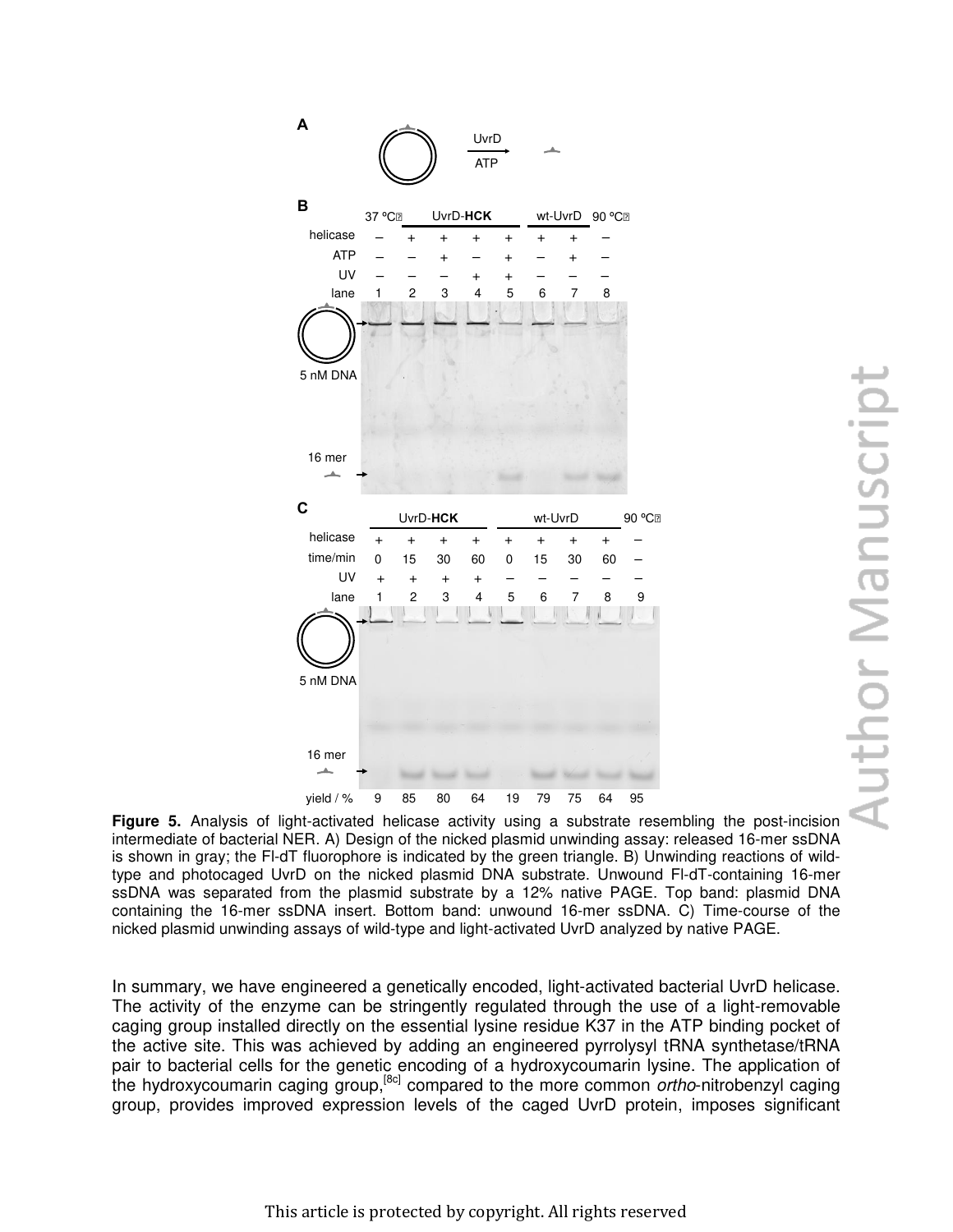steric hindrance on the active site, and enables rapid light-triggered activation. In addition, we have utilized three different fluorescence-based assays with different substrates for the characterization of the enzymatic activities of the light-activated helicase. Importantly, the caged enzyme was completely inactive in all three assays and the overall activity of the optically triggered UvrD was comparable to that of wild-type UvrD, demonstrating excellent OFF to ON switching of the helicase activity. Moreover, the targeted, highly conserved lysine site in the ATPase domain can also be found in other helicase superfamily I & II proteins, such as PcrA, UvrB, Rep, and Srs2, as well as eukaryotic helicases XPB and XPD, further expanding the general applicability of this approach. Since XPD deletion is inviable, <sup>[12]</sup> this approach could help resolve the precise roles of XPB and XPD ATPase and helicase activities in TFIIH. This sevensubunit core complex, has a dual role in transcription promoter opening as well as damage verification and strand opening during NER. Interestingly, XPD may be involved in other cellular functions beyond transcription and NER. Thus, having the ability to photoactivate its helicase function could provide insight into some of its additional potential functions in the cell.<sup>[13]</sup> Furthermore, the developed methodology may enable optical control of ATP-dependent DNA and RNA helicases involved in a large number of nucleic acid transactions, and maybe generally applied to ATP-dependent enzymes in complex cellular milieus. Future studies integrating this methodology into cellular experiments, as well as, single-molecule imaging techniques will provide further mechanistic insight into DNA repair pathways.

## **Acknowledgements**

We thank the Kisker lab (University of Wurzburg) for their gift of a vector containing the *uvrD* gene. This work was supported through funding from the National Science Foundation (CBET-1603930 to A.D.) and the National Institutes of Health (5R01ES019566 to B.V.H.). This project used the UPCI Cancer Biomarkers Facility that is supported in part by award P30CA047904.

# **References**

[1] C. J. Fischer, N. K. Maluf and T. M. Lohman, *J Mol Biol* **2004**, *344*, 1287-1309.

[2] a) R. S. Lahue, K. G. Au and P. Modrich, *Science* **1989**, *245*, 160-164; b) I. Husain, B. Van Houten, D. C. Thomas, M. Abdel-Monem and A. Sancar, *Proc Natl Acad Sci U S A* **1985**, *82*, 6774-6778; c) J. A. Ali and T. M. Lohman, *Science* **1997**, *275*, 377-380.

[3] N. M. Kad and B. Van Houten, *Prog Mol Biol Transl Sci* **2012**, *110*, 1-24.

[4] R. M. Brosh, Jr., *Nat Rev Cancer* **2013**, *13*, 542-558.

[5] E. Compe and J. M. Egly, *Annu Rev Biochem* **2016**, *85*, 265-290.

[6] a) L. Gardner and A. Deiters, *Curr Opin Chem Biol* **2012**, *16*, 292-299; b) A. S. Baker and A. Deiters, *ACS Chem Biol* **2014**, *9*, 1398-1407; c) C. Brieke, F. Rohrbach, A. Gottschalk, G. Mayer and A. Heckel, *Angew Chem Int Ed Engl* **2012**, *51*, 8446-8476; d) T. A. Shell and D. S. Lawrence, *Acc Chem Res* **2015**, *48*, 2866-2874.

[7] a) W. Wan, J. M. Tharp and W. R. Liu, *Biochim Biophys Acta* **2014**, *1844*, 1059-1070; b) J. W. Chin, *Annu Rev Biochem* **2014**, *83*, 379-408; c) T. S. Young and P. G. Schultz, *J Biol Chem*  **2010**, *285*, 11039-11044.

[8] a) J. Hemphill, C. J. Chou, J. W. Chin and A. Deiters, *J Am Chem Soc* **2013**, *135*, 13433- 13439; b) H. Engelke, C. Chou, R. Uprety, P. Jess and A. Deiters, *ACS Synth Biol* **2014**, *3*, 731- 736; c) J. Luo, R. Uprety, Y. Naro, C. Chou, D. P. Nguyen, J. W. Chin and A. Deiters, *J Am Chem Soc* **2014**, *136*, 15551-15558; d) J. Luo, E. Arbely, J. Zhang, C. Chou, R. Uprety, J. W. Chin and A. Deiters, *Chem Commun* **2016**, *52*, 8529-8532; e) J. Hemphill, E. K. Borchardt, K.